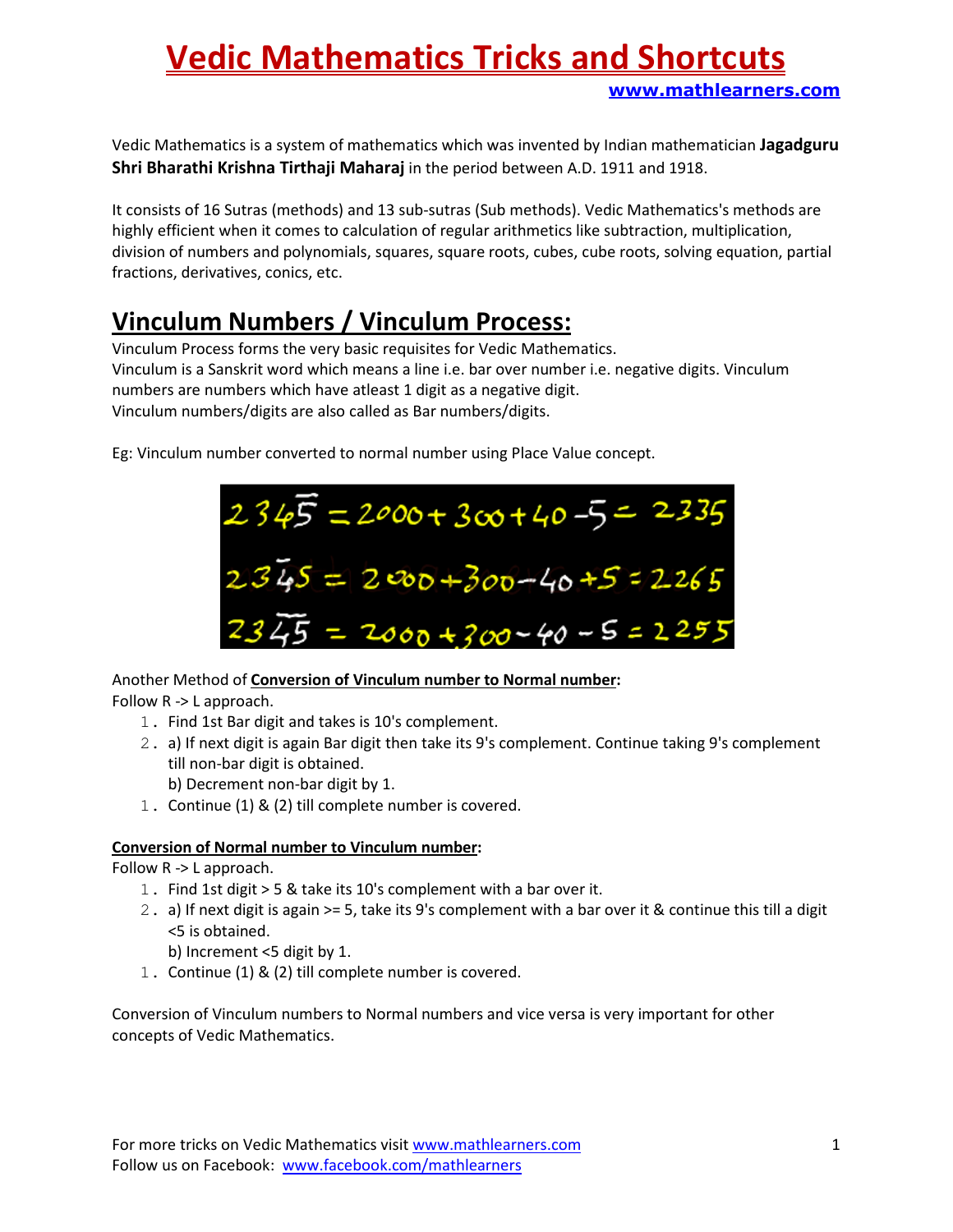## Subtraction using Vinculum:



(More examples on http://mathlearners.com/vedic-mathematics/basic-requisites/)

### Nikhilam Navatascaramam Dastah:

Popularly called as Nikhilam Sutra and English it means as 'All from 9 and last from 10'.

Nikhilam Sutra in Multiplication is used whenever the numbers are closer to power of 10 i.e. 10, 100, 1000, ....

This creates 3 groups:

- 1. Numbers are less than power of 10 i.e. 10, 100, 1000, ....
- 2. Numbers are more than power of 10 i.e. 10, 100, 1000, ....
- 3. Numbers are present on either side of power of 10 i.e. 10, 100, 1000, ....

Multiplication of numbers just\* less than power of 10 (Nikhilam Method) 1. Both the numbers are closer to 10 power (base 100) 94 is 6 less than 100 & 96 is 4 less than 100. 3.  $(-6)$ <sup>\*</sup> $(-4) = 24$  $94-4$  OR  $96-6 = 90$ 4 5. Final Answer: 9024 1. Both the numbers are closer to 10 power (base 100) 88 is 12 less than 100 & 86 is 14 less 2. than 100.  $(-12)^*(-14) = 168$  (Since base is 100, 3. we need to have ONLY 2 digits, so<br>carry forward 1. Use 168)  $88-14$  OR  $86-12=74$ Add 1(carry forward) to 74 = 75<br>Final Answer: 7568 5. 6.

For more tricks on Vedic Mathematics visit www.mathlearners.com 2 Follow us on Facebook: www.facebook.com/mathlearners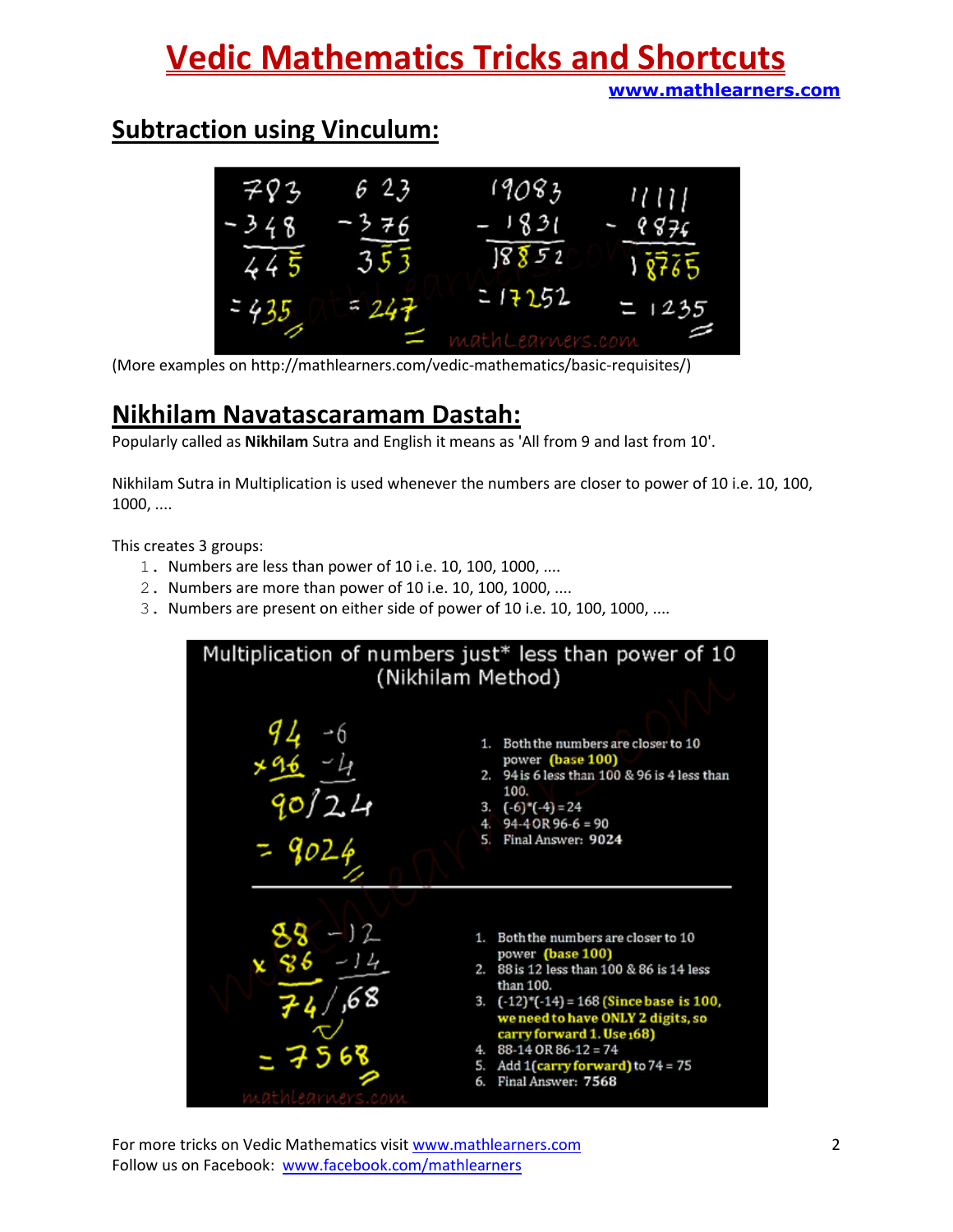# Vedic Mathematics Tricks and Shortcuts

www.mathlearners.com



For more tricks on Vedic Mathematics visit www.mathlearners.com 3 Follow us on Facebook: www.facebook.com/mathlearners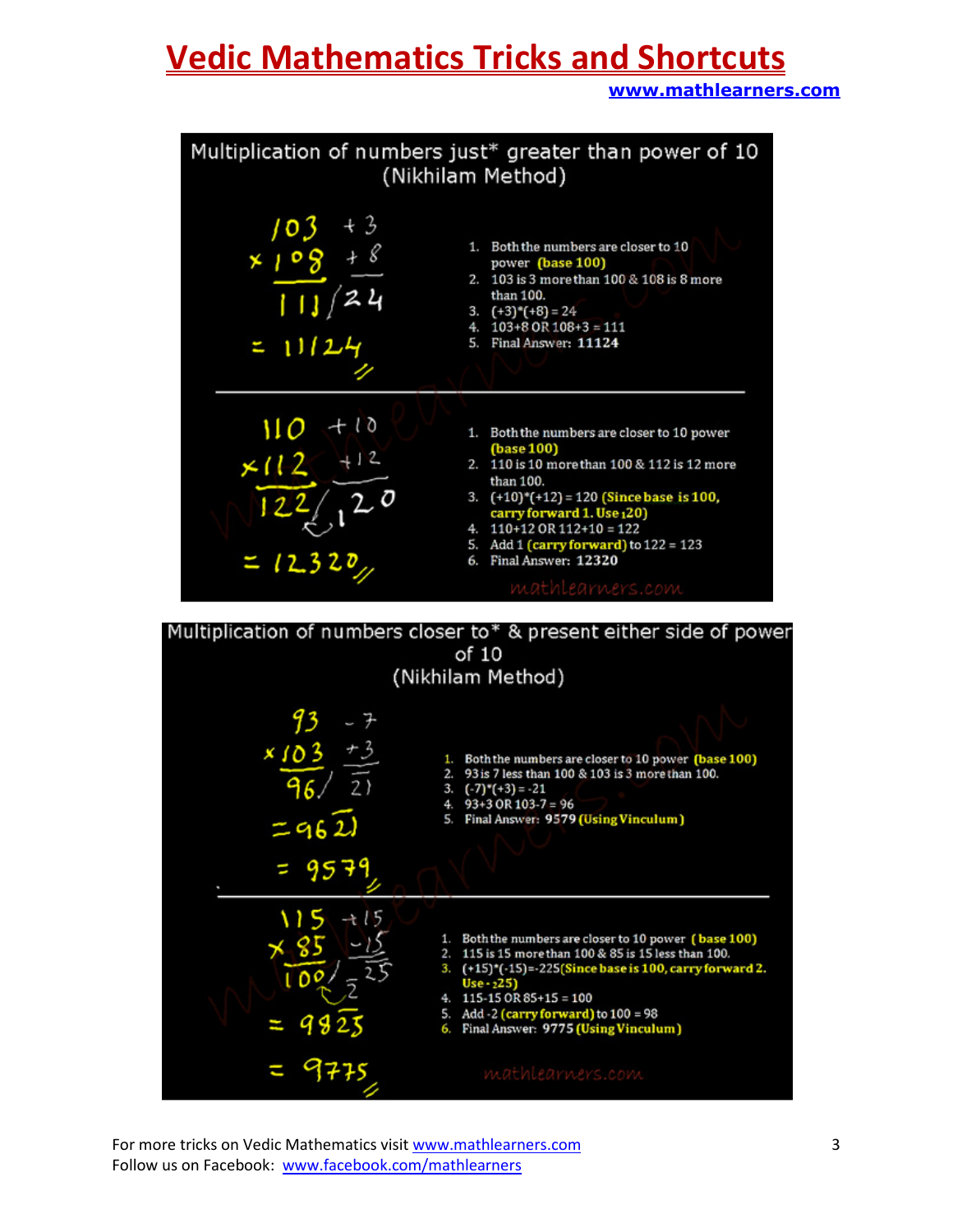## Urdhva Tiryakbhyam (Vertically and Crosswise):

Commonly called as Urdhva Tiryak Sutra used in multiplication and its a General method which can be applied to any types of numbers.

### **Multiplication of Two 2digit numbers**

#### Process: (Left -> Right)

- 1. Vertical Multiplication of 1st digits of 2 numbers.
- 2. Crosswise Addition (Crosswise Multiplication and adding them).
- 3. Vertical Multiplication of last digits of 2 numbers.

#### Formula:

 $(ax+b)(cx+d) = acx^2 + (ad+bc)x + bd$ 

### **Multiplication of Two 3digit numbers**

#### Process: (Left -> Right)

- 1. Vertical Multiplication of 1
- digits of 2 number 2. Crosswise Additio of 1st 2 digits 2 numbers.
- 3. Crosswise Addition of all 3 digits of both the numbers.
- 4. Crosswise Addition of last 2 digits 2 numbers.
- 5. Vertical Multiplication of last digits 2 numbers.

#### Formula:

$$
(ax^2+bx+c)(dx^2+ex+f) = adx^4 + (ae+bd)x^3 + (af+be+cd)x^2 + (bf+ce)x + cf
$$

Example:



For more tricks on Vedic Mathematics visit www.mathlearners.com 4 Follow us on Facebook: www.facebook.com/mathlearners



| .st        |       |         |   |        | ۰<br>- |
|------------|-------|---------|---|--------|--------|
| ۱ſS.<br>on | Ł٢    | 2.<br>J | ś | ٠<br>υ | ij     |
|            | كتنوط |         |   |        |        |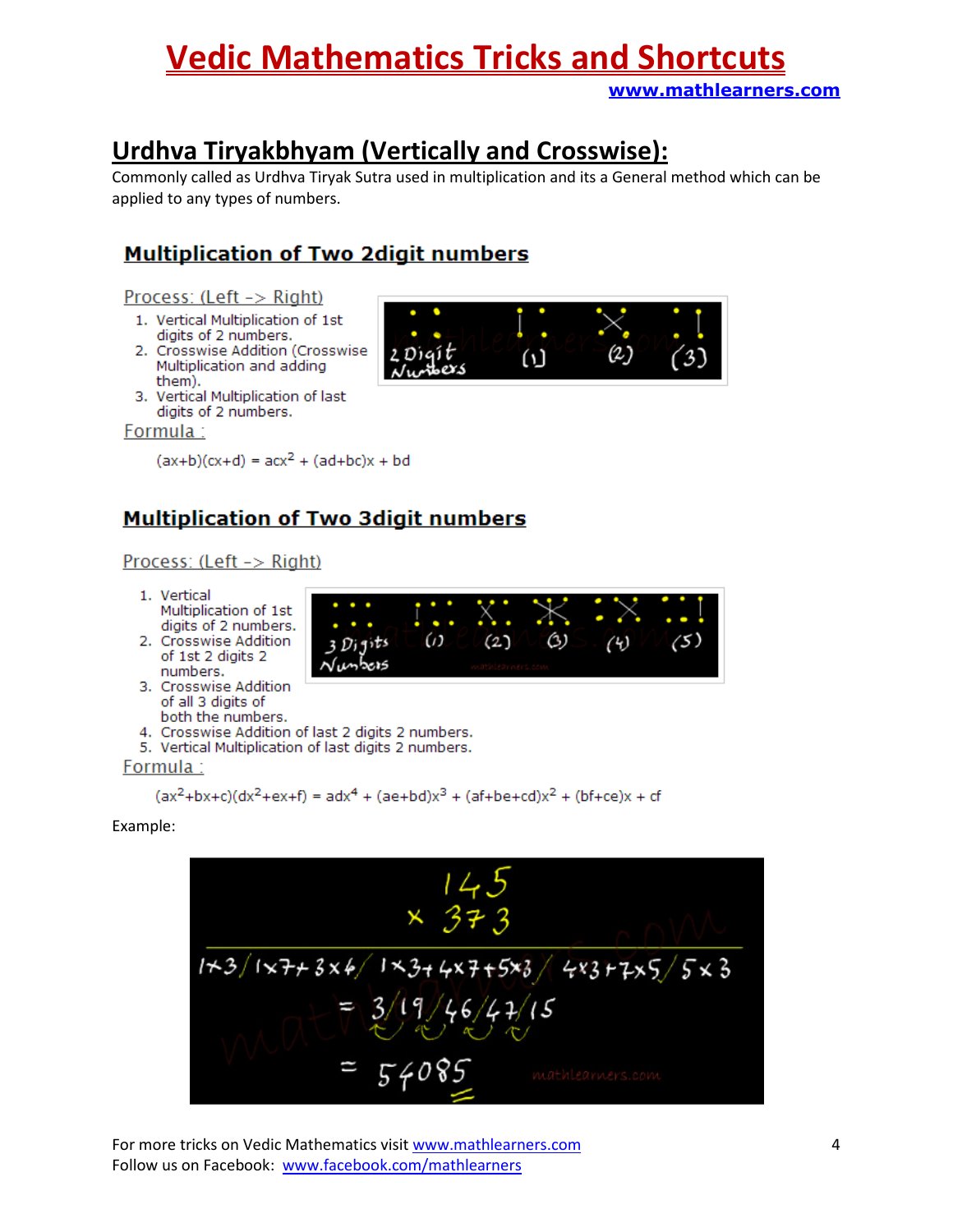### Nikhilam Sutra:

Nikhilam Sutra in Division is applied when divisor is closer to and slightly lesser than power of 10.

#### Examples:

# 12/9 (See Below)

- 1. 9 is 1(deficiency) less than 10(nearest power of 10).
- 2. Split Dividend in 2 parts (Quotient & Remainder) in such a way Remainder to have same digits as that of Divisor. In this case its 1.
- 3. Take 1 as it is down.
- 4. Multiply the above deficiency (1) with the 1 and put below 2 and add them column wise.
- 5. Thus Quotient=1 & Remainder=3.

# 3483/99 (See Below)

- 1. 99 is 01(deficiency) less than 100(nearest power of 10).
- 2. Split Dividend in 2 parts (Quotient & Remainder) in such a way Remainder to have same digits as that of Divisor. In this case its 2.
- 3. Take 3 as it is down.
- 4. Multiply the above deficiency (01) with the 3 and put them below 4 and 8(as shown), add 1st column (4+0=4).
- 5. Multiply the above deficiency (01) with the 4 now and put in next columns (as shown), add 1st column (8+3+0=11).
- 6. Repeat this process till a number comes in last column. In this example a number (4) has appeared in last column so stop here.
- 7. Thus Quotient=35 & Remainder=18.



Also, if deficiency has bigger digits like 6, 7, 8 and 9 then apply Vinculum and then apply Nikhilam Sutra on that.

Instead of Quotients and Remainders, division answers can be obtained in decimal format as well.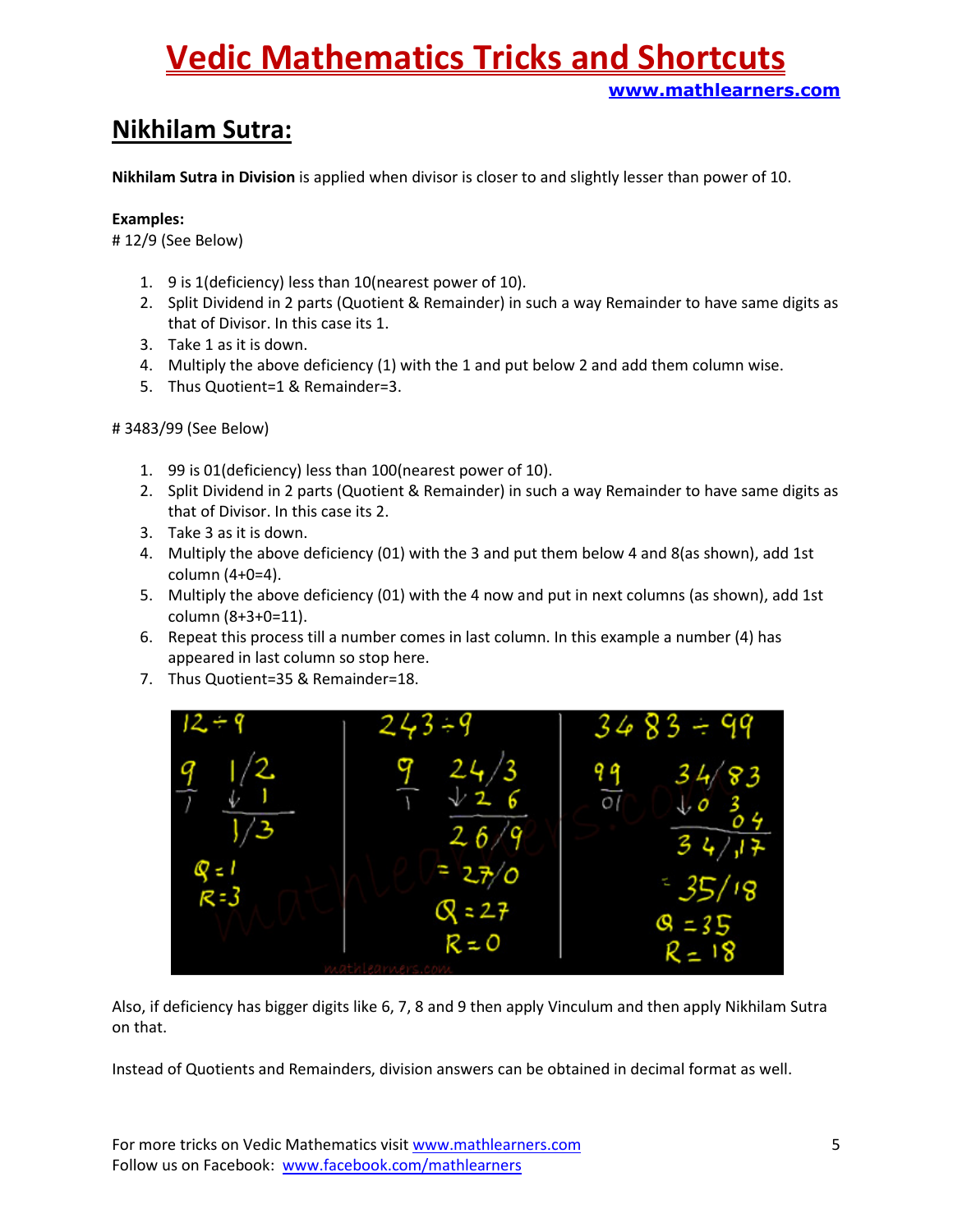## Paravartya Yogayat Sutra (Transpose and Apply):

Paravartya Sutra can be applied for division whenever divisor is closer and slightly greater than power of 10.

Process almost remains same as that of Division's Nikhilam Sutra except 1<sup>st</sup> digit of divisor is discarded and other digits are transposed.

Example:



### Ekadhikena Purvena Sutra:

Ekadhikena Purvena is used to find square of number which end with 5.

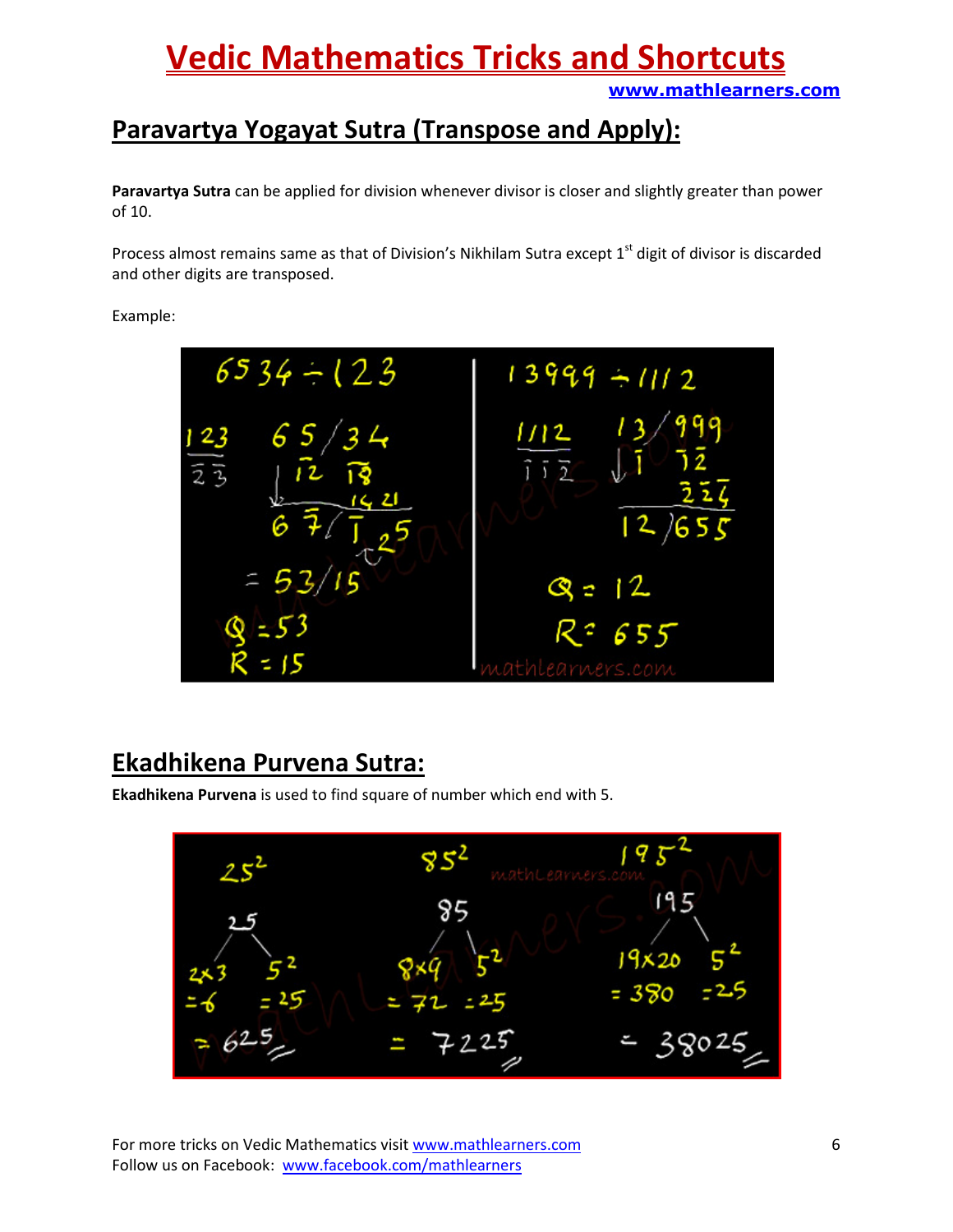# Vedic Mathematics Tricks and Shortcuts

www.mathlearners.com

## Yavadunam Sutra:

Yavadunam is used to find square of a number which is closer to power of 10.

- $93^2 = (93-7)/7^2 = 86/49 = 8649$
- $89^2 = (89-11)/11^2 = 78/121 = 7921$
- $\bullet$  113<sup>2</sup> = (113+13)/13<sup>2</sup> = 126/169 = 12769
- $1002^2 = (1002+2)/2^2 = 1004/004 = 1004004$

Yavadunam can be used find cube of a number but condition remains same i.e. number should be closer to power of 10.



### Square root of a perfect Square:

Examples:

#### Square root of 2209

- 1. Number ends with 9, Since it's a perfect square, square root will end with 3 or 7.
- 2. Need to find 2 perfect squares (In Multiplies of 10) between which 2209 exists. Numbers are 1600(40<sup>2</sup>) and 2500(50<sup>2</sup>).
- 3. Find to whom 2209 is closer. 2209 is closer to 2500. Therefore squareroot is nearer to 50 Now from Step 2, possibilities are 43 or 47 out of which 47 is closer to 50
- 4. Hence squareroot = 47.

For more tricks on Vedic Mathematics visit www.mathlearners.com 7 Follow us on Facebook: www.facebook.com/mathlearners